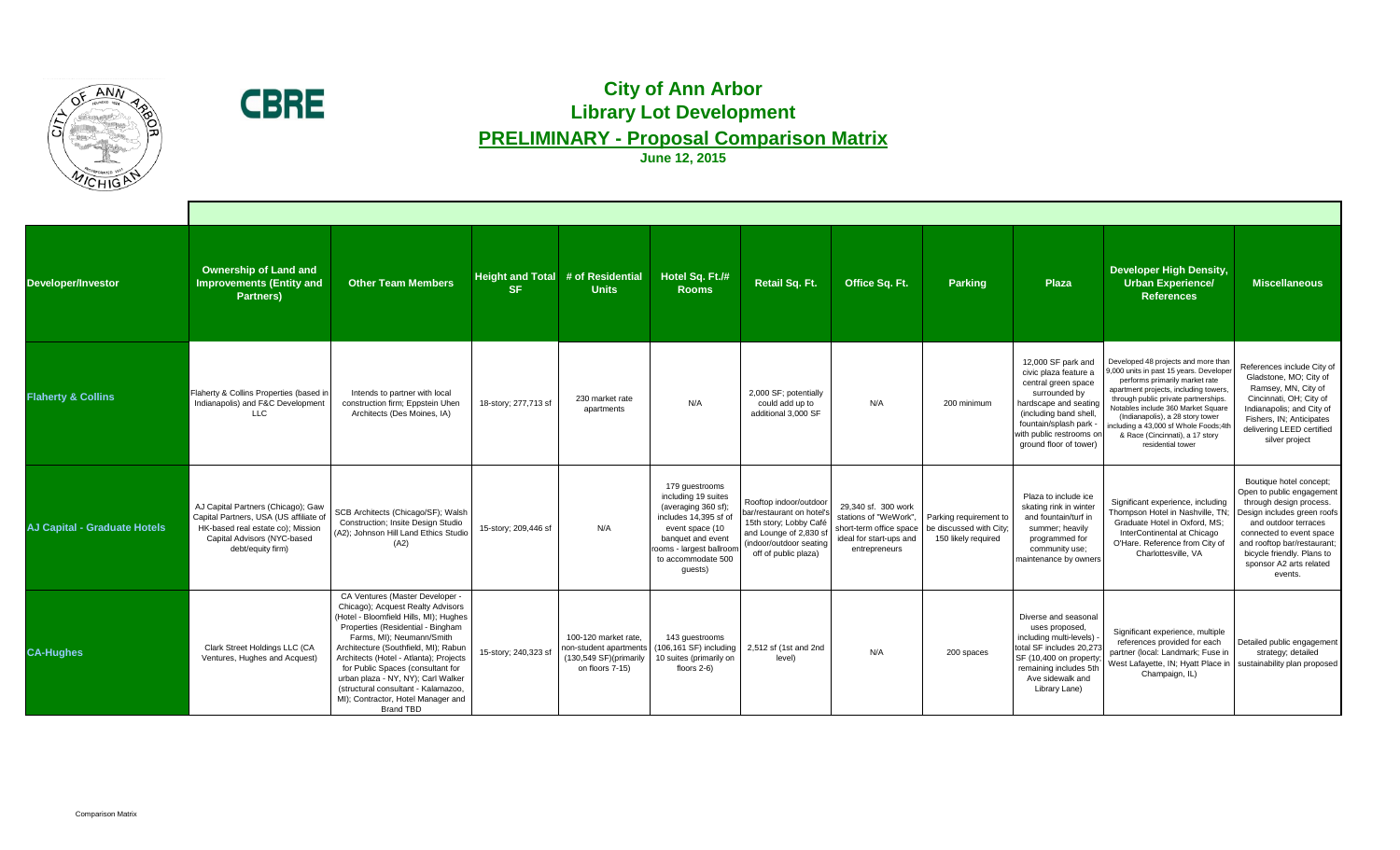



## **City of Ann Arbor Library Lot Development PRELIMINARY - Proposal Comparison Matrix**

**June 12, 2015**

| Developer/Investor | <b>Ownership of Land and</b><br><b>Improvements (Entity and</b><br><b>Partners)</b> | <b>Other Team Members</b>                                                                                                                                                                                                                           | <b>SF</b>                             | Height and Total # of Residential<br><b>Units</b>                                                                                                         | Hotel Sq. Ft./#<br><b>Rooms</b>                                                                              | <b>Retail Sq. Ft.</b>                           | Office Sq. Ft.                             | <b>Parking</b>                                                                                                                 | <b>Plaza</b>                                                                                                                                                                                                                                                                | <b>Developer High Density,</b><br><b>Urban Experience/</b><br><b>References</b>                                                                                                                                                                                                                                                                                                                                                                                                                               | <b>Miscellaneous</b>                                                                                                                                                                            |
|--------------------|-------------------------------------------------------------------------------------|-----------------------------------------------------------------------------------------------------------------------------------------------------------------------------------------------------------------------------------------------------|---------------------------------------|-----------------------------------------------------------------------------------------------------------------------------------------------------------|--------------------------------------------------------------------------------------------------------------|-------------------------------------------------|--------------------------------------------|--------------------------------------------------------------------------------------------------------------------------------|-----------------------------------------------------------------------------------------------------------------------------------------------------------------------------------------------------------------------------------------------------------------------------|---------------------------------------------------------------------------------------------------------------------------------------------------------------------------------------------------------------------------------------------------------------------------------------------------------------------------------------------------------------------------------------------------------------------------------------------------------------------------------------------------------------|-------------------------------------------------------------------------------------------------------------------------------------------------------------------------------------------------|
| <b>Core Spaces</b> | Core Spaces LLC (Chicago)                                                           | Myefski Architects; SP Engineering;<br>Midwestern Consulting; Harley Ellis<br>Devereaux (Landscape Architect);<br>CDC (Window Wall); MKG<br>(marketing); First Hospitality Group<br>(Hotel); DRW Real Estate/DRW<br>Holdings LLC (Chicago - equity) | 17-story; approximately<br>360,000 sf | Approximately 250,000<br>sf residential on 7th-<br>17th floors                                                                                            | Approximately 72,000 sf<br>on 3d - 6th floors,<br>including 135 keys and<br>8,850 dedicated<br>amenity space | Over 7,000 sf                                   | Over 28,000 sf on 2nd<br>floor             | 200 spaces                                                                                                                     | <b>Total SF of dedicated</b><br>public and semi-public<br>space equals<br>approximately 10,000<br>sf. SW corner building<br>will be set back from<br>street to accommodate<br>3,500 sf of public park<br>space; 4,000 sf for 2nd<br>floor patio and 2,500<br>courtyard deck | Significant experience by Core<br>Spaces include mixed use high rise Core Spaces has developed<br>developments in Tempe, AZ<br>$(410,000 \text{ sf})$ , Tucson, AZ $(325,000 \text{ Juse}$ developments over past<br>sf), Madison, WI (540,000 sf),<br>Columbia, SC (506,000 sf), and<br>Eugene, OR (264,000 sf). Its<br>personnel and partners cited have<br>been involved in a number of other of Queen Creek, AZ; Dir RE<br>urban projects including Loews<br>Chicago Hotel and JW Marriott in<br>Chicago. | over 6.5 M sf of urban mixed<br>10 years; included green<br>building plan. References<br>include Mayor of Columbia,<br>SC; Director of Development<br>at U of Illinois; Mayor of<br>Madison, WI |
| <b>Dora</b>        | Dora Hospitality (IN) and Continental<br>Realty, Ltd. (OH/PA)                       | Cities Edge Architects (WI) with<br>Prestige Construction as GC                                                                                                                                                                                     | 8-story; 125,433 sf                   | N/A                                                                                                                                                       | Cambria Suites with 150<br>guest rooms, 80 seat<br>restaurant, 250 person<br>meeting space                   | 11,284 sf (2 retail<br>spaces on 1st floor)     | 10,475 sf (4 office areas<br>on 1st floor) | 234 spaces                                                                                                                     | Site plans indicate<br>10,000 sf garden<br>rooftop and 2,000 sf of<br>site landscaping                                                                                                                                                                                      | Significant experience, national<br>hotel company and operates 23<br>hotels currently in OH, IN, IL, WI<br>and ND. Referenced The<br>Waterfront and The North Shore<br>projects in Pittsburgh, PA                                                                                                                                                                                                                                                                                                             | Primary focus of<br>development is the hotel.<br>Proposed development is 8<br>stores with Retail on grade<br>level, Office on level 1, and<br>hotel on levels 2-8.                              |
| <b>Duet</b>        | Duet Development, LLC                                                               | Scott Munzel, J. Bradley, Moore &<br>Associates, Phoenix Co., Ann Arbor<br>State Bank, Beckett and Raeder.<br>Washtenaw Engineering, Miller<br>Canfield                                                                                             | 11-story; 126,400 sf                  | 110 units - 2 floors of<br>rental "workforce<br>housing", 4 floors of<br>market rate residential<br>rental, 4 floors of market<br>rate residential condos | N/A                                                                                                          | 600 sf on first floor for<br>coffee/sundry shop | N/A                                        | 27 parking spaces<br>striped and secured for<br>residential condo units.<br><b>Residents to interact</b><br>directly with DDA. | 14,000 sf Civic Plaza<br>with a focus on<br>performing arts -<br>stage/band/theater an<br>festival lighting.                                                                                                                                                                | Duet is a joint venture of several<br>local people/companies with many<br>years of experience in the Ann<br>Arbor market. University of<br>Michigan, Varsity development in<br>Ann Arbor, Huron Valley Humane<br>Society                                                                                                                                                                                                                                                                                      | Developer proposes<br>condo'ing 2 affordable<br>housing floors and selling to<br>Ann Arbor Housing<br>Development Corporation at<br>cost of construction                                        |